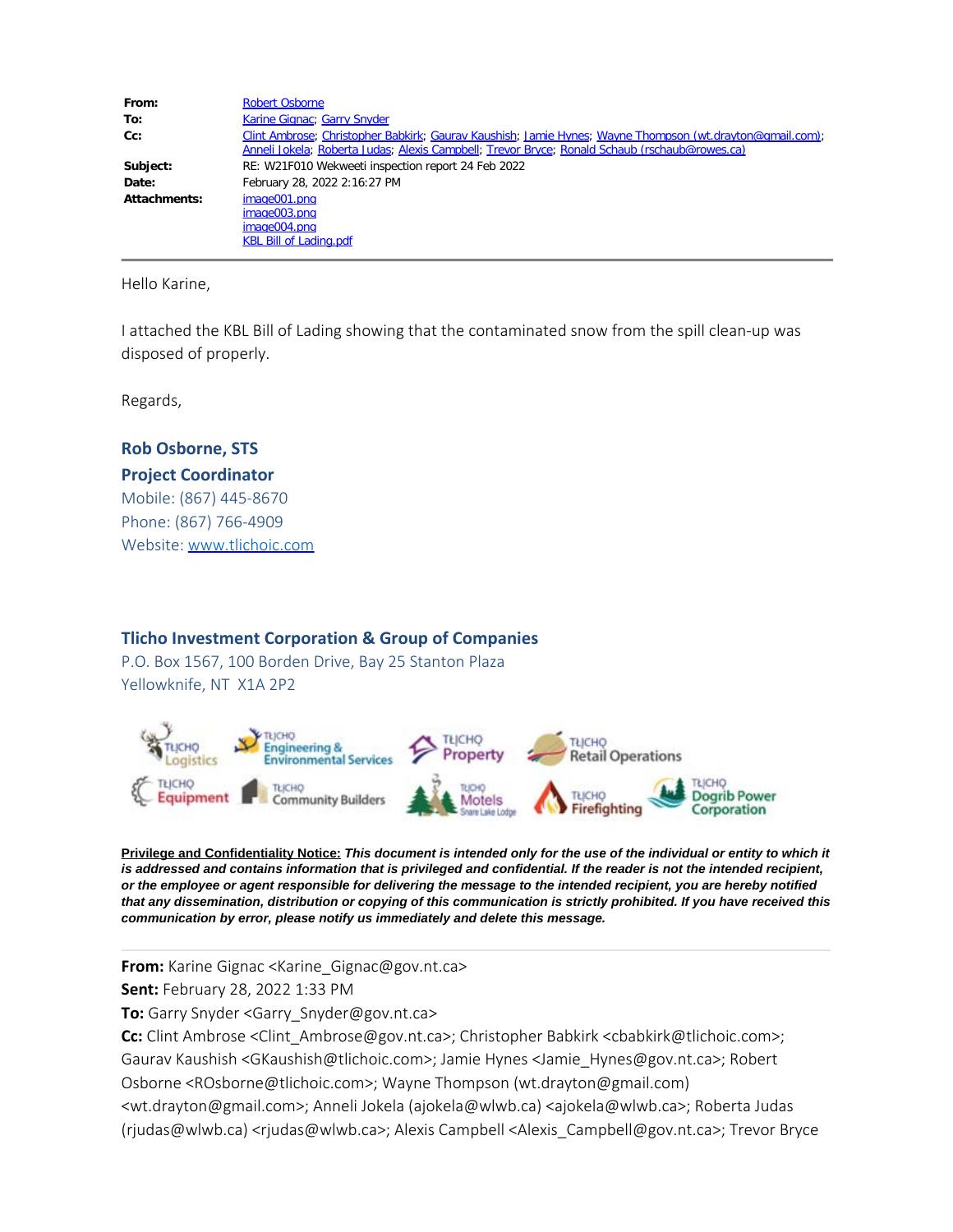<tbryce@tlichoic.com>; Ronald Schaub (rschaub@rowes.ca) <rschaub@rowes.ca> **Subject:** W21F010 Wekweeti inspection report 24 Feb 2022

Good afternoon,

Please find attached the report for the 24<sup>th</sup> February 2022 inspection of the former and active campsite along the Wekweeti Winter Road.

Do not hesitate to reach out to the undersigned, should you have any questions.

Regards,

## *Karine Gignac*

Resource Management Officer II North Slave Regional Office Department of Lands Government of Northwest Terriories 140 Bristol Avenie, Yellowknife, NT, X1A 3T2 Tel: 867-767-9187 ext 24189 Email: [karine\\_gignac@gov.nt.ca](mailto:karine_gignac@gov.nt.ca)

--

This message has been scanned for viruses and dangerous content by **[E.F.A. Project](http://www.efa-project.org/)**, and is believed to be clean. [Click here to report this message as spam.](http://tic-efa.tlichoic.com/cgi-bin/learn-msg.cgi?id=0C81D120191.AE56F&token=502488187020de3d7987b99db77e75a0)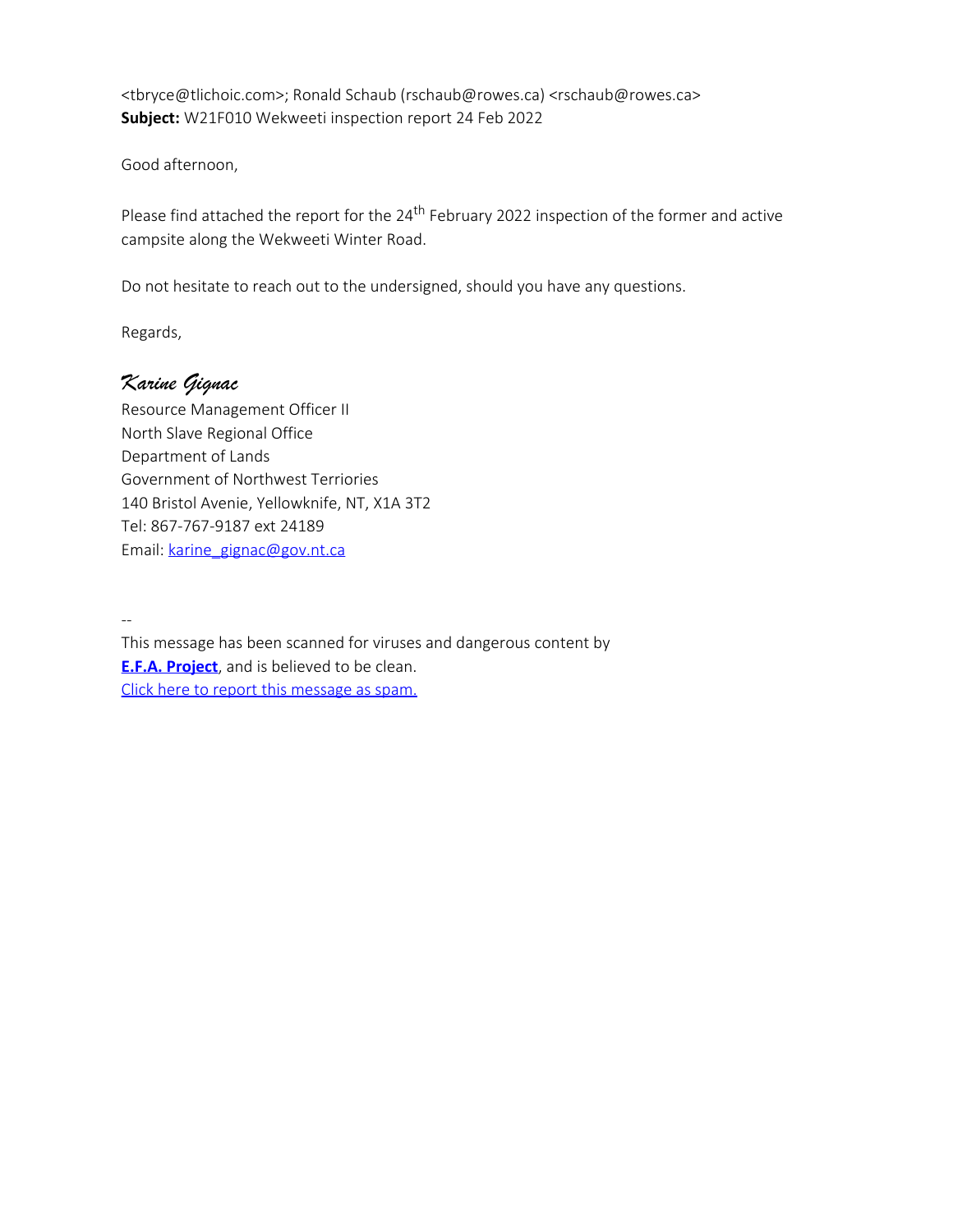# **BILL OF LADING**

Environmental LTD.

**KBL Environmental Ltd.** PO Box 1895 17 Cameron Rd. Yellowknife, NT X1A 2P4

PO#:

**CONSIGNOR / CUSTOMER SITE ADDRESS** Tlicho Engineering and Environmental Services Ltd. 98 Archibald Drive **Box 133** Yellowknife, NT XIA2N1

Generator Pin #: **NTG000** 

**CUSTOMER BILLING ADDRESS** Tlicho Engineering and Environmental Services Ltd.

98 Archibald Drive **Box 133** Yellowknife, NT XIA2N1

**DATE:** Feb 28, 2022 NO: YK0000005240

**CONSIGNEE / RECEIVER SITE ADDRESS** 

Yellowknife Waste Facility 17 Cameron Road PO Box 1895 Yellowknife, NT X1A 2P4 Receiver Pin #: NTR000123 Manifest #:NT24617-2

**CARRIER / TRANSPORTER SAME AS CONSIGNOR** 

#### Carrier Pin #:

|                          |                                   |                                                                                                                                                                                         | $\Box$       | O              |                                                     |             |                                             | <b>Type</b>            |                                                                                                   |
|--------------------------|-----------------------------------|-----------------------------------------------------------------------------------------------------------------------------------------------------------------------------------------|--------------|----------------|-----------------------------------------------------|-------------|---------------------------------------------|------------------------|---------------------------------------------------------------------------------------------------|
|                          |                                   |                                                                                                                                                                                         |              |                |                                                     |             |                                             |                        |                                                                                                   |
|                          |                                   |                                                                                                                                                                                         | <b>CLASS</b> | <b>PACKING</b> |                                                     |             |                                             |                        | <b>MASS OR</b>                                                                                    |
|                          |                                   |                                                                                                                                                                                         |              |                | ÑO                                                  | <b>CODE</b> |                                             |                        | <b>VOLUME</b>                                                                                     |
|                          |                                   |                                                                                                                                                                                         |              |                |                                                     |             |                                             |                        |                                                                                                   |
|                          |                                   |                                                                                                                                                                                         | N/A          | <b>N/A</b>     | 1                                                   | 05          | 1.00                                        |                        | 86                                                                                                |
|                          |                                   |                                                                                                                                                                                         |              |                |                                                     |             |                                             |                        |                                                                                                   |
|                          |                                   |                                                                                                                                                                                         |              |                |                                                     |             |                                             |                        |                                                                                                   |
|                          |                                   |                                                                                                                                                                                         |              |                |                                                     |             |                                             |                        |                                                                                                   |
|                          |                                   |                                                                                                                                                                                         |              |                |                                                     |             |                                             |                        |                                                                                                   |
|                          |                                   |                                                                                                                                                                                         |              |                |                                                     |             |                                             |                        |                                                                                                   |
|                          |                                   |                                                                                                                                                                                         |              |                |                                                     |             |                                             |                        |                                                                                                   |
|                          |                                   |                                                                                                                                                                                         |              |                |                                                     |             |                                             |                        |                                                                                                   |
|                          |                                   |                                                                                                                                                                                         |              |                |                                                     |             |                                             |                        |                                                                                                   |
|                          |                                   |                                                                                                                                                                                         |              |                |                                                     |             |                                             |                        |                                                                                                   |
| <b>TECHNICHIAN TIME:</b> | 0.00                              |                                                                                                                                                                                         |              |                |                                                     |             | 0.00                                        |                        |                                                                                                   |
|                          | <b>DG-Dangerous Goods (X-Yes)</b> | DANGEROUS GOOD INFO. 24 HOUR EMERGENCY PHONE #<br>CANUTEC (613) 996-6666<br>SHIIPPING NAME / DESCRIPTION<br><b>NON REGULATED DANGEROUS GOODS</b><br>SOIL CONTAMINATED WITH HYDROCARBONS |              | <b>Yes</b>     | <b>No</b><br><b>GROUP</b><br><b>TRANSPORT TIME:</b> |             | <b>T.D.G. INFORMATION</b><br><b>PACKING</b> | <b>Number Required</b> | PLACARDS REQUIRED BY CARRIER (PER T.D.G. REGULATIONS)<br><b>UOM</b><br>QUANTITY<br><b>MEGABAG</b> |

| <b>CONSIGNOR SIGNATURE</b> | <b>DRIVER SIGNATURE</b>                    | <b>CONSIGNEE SIGNATURE</b> |
|----------------------------|--------------------------------------------|----------------------------|
| <b>LABOVE NAME PRINTED</b> | <b>ABOVE NAME PRINTED</b><br>$\mathcal{L}$ | ABOVE NAME PRINTED         |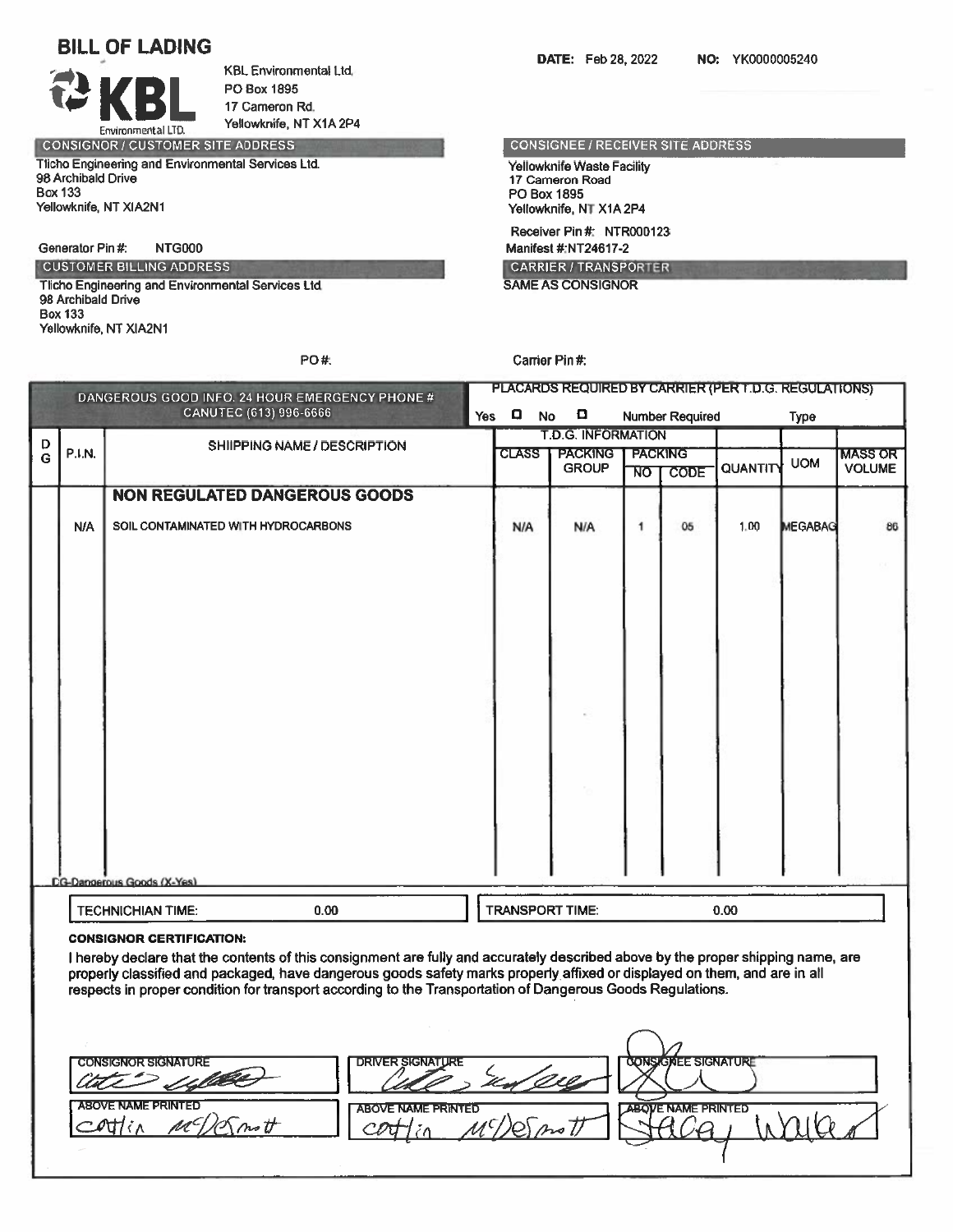| ₹<br>™<br>www.linamic. | CCCELLA<br>$\frac{1}{2}$                                             | <b>And District</b><br>Į<br>Ì      |
|------------------------|----------------------------------------------------------------------|------------------------------------|
| i component<br>医盲鼻囊    | <b>L DE MOUVEME</b><br>jen pij<br><b>A DIAMENTA</b><br>່ເ<br>í,<br>ī | <b>DOCUME</b><br><b>CONNECTION</b> |

mana

 $\blacktriangleright$ 

 $\boldsymbol{z}$ 

B

and provincial environmental legislation.<br>Ce document de mouvementimanifests est contorme aux legislations<br>fédénale et provinciale aur l'environnement. Ment attribute the person of the Vellawa Prince NT Person/possors E-mail / Courrier électronique Compared NER algorithmicang and Environmental Services Ltd. Generator i consignor<br>Producteur i expéditeur Registration No. / Provincial ID No.<br>N<sup>6</sup> d'mystiticalation - d'al provincial<br>**N1 (SEEDE)** (BBL) 980-72BB u  $\overline{\mathbf{u}}$ Mailing actriess / Adresse postale **SION SHEARTS List of Discounty** E-mail / Courter decoronique **Carrier** Transporteur Registration No. / Provincial ID No.<br>N° d'immatriculation - d'id. provincial City / Ville Province Tel. No. / N' de tél. Postal code / Code postal Ľ Parlements Note, of other movement documents hmanites(s) used i<br>Nº de référence des autres documents de mouvement(manifestes utilisés C Receiver / consignes<br>C Réceptionnaire / destinataire Company name / Nom de l'entreprise Movement Document / Manifest Reference No.<br>N<sup>6</sup> de référence du diocument de mouvementimanifeste Facebook roorsignee information same as in Pari A<br>Les renseignements du réceptionnele i destindate sont les mêmes qu'à la Paris A<br>Les renseignements du réceptionnele i destindate es badw / Non, rennyé la case d-4 No, complete the box below / Non, remplir ta case ci-dessous Registration No. / Provincial ID No<br>N° d'immatriculation - d'id. provincial NT24617-2

| $\overline{\mathbf{z}}$<br>$\Rightarrow$<br>₹<br>the contents of this consignment are fully and accurately described ebove by the proper shipping name, and are classified, peckaged.<br>Û<br>¢<br>Û<br>Э<br>Ξ<br>nanonal governmental regulations.<br>marked and lebelled/plecarded, and are in all respects in proper condition for transport according to applicable international and<br>Generator/ consignor certification: I certify that the information contained in Part A is correct and complete. I hereby declare that<br>Atheration du productaur / expeditaur: Jatteste que tous les renseignements à la partie A sont exects et complets. Je déclare que<br>City / Ville<br>Floodwig site address / Advage du jeu de destration<br>Floodwight Half Office TRO Big use destration<br>N.N<br>N <sup>e</sup> de notification<br>Notice No.<br>Code prok<br>Prav. code<br>$\overline{ }$<br>CONTAMINATED WITH HYDROCARBONS<br>IDN-HAZARDOCS SOLID PAYSTE SOFI<br>Notice Line No<br>Notice Line No<br>la notification<br>⇉<br><b>Shipment</b><br>Erindi<br>Pegandentegy<br>Œ<br>Puertemento regionnemente<br><b>Shipping name</b><br><b>90/10</b><br>$\overline{u}$<br><u>م</u><br>3<br>DorRoode<br>Code DouR<br><b>PONY POSTS OF DRAM</b><br>ä<br>Code C<br>۸<br>×<br>Class <sup>1</sup> Class<br>Sub. class(es)<br>CASSBIS 1 SUD<br><b>NA</b><br>Annexe VII de Bâle<br>Besel Amex VIII or<br>OECD Coda<br>au Code OCDE<br><u>מ</u><br>Year / Annien<br>N<br>Š<br>õ<br><b>UNAC</b><br><b>ARK</b><br>Ń<br>Hoods<br>Code H<br>Month / Mois<br>ø<br>Packing / risk gr. 7<br>Gr. d'embellage/<br>Š<br>õ<br>Norn de l'agent autorisé (caractère d'imprimente)<br>Name of authorized person (print)<br><b>GRIDSU 60</b><br>N<br><b>Code</b> Y<br>Yoode<br>cφ<br>Dey / Jour<br>₫<br>31<br><u>h3</u><br>Exportation<br><b>G.como</b><br>Φ<br>country of / Code du pays<br>Export<br>Quantité expédée<br>Quantity shipped<br>$\mathbf{v}_1$<br>CO<br>National code in<br>errendig<br>M.Velmit<br>Importation<br>give<br>Imagini<br><b>Lor/oukg</b><br><b>China</b><br>Units 8<br>ä<br>Packaging/Contenent<br>No./N <sup>e</sup> Codes<br>gli.<br>Tel. No.<br>Code(s) de douanes<br>Customs code(s)<br>/N 命运<br><b>Int-axt</b><br>昂<br>Phys.state<br>Etat phys.<br>벽<br>ö<br>려<br>Nearl Amée   Month / Mois<br>transférée, préciser le nom du destinataire<br>ti waste or recyclebie material to be transferred. specify intended<br>company namel Si les dechets ou matières recyclables doivent être<br>Special handling / Manutantion spéciale<br>que tous les renseignements à la partie C sont exacts et<br>N<br>congletic<br>Athestation du réceptionnelle / destimataire : J'alissie<br>information contained in Part C is correct and complete. /<br>Receiver / consignee certification . I cardy that the<br>if handling code "Other" (specify)<br>Si code de manulantion « autre » (spécifier)<br><b>Quantity received</b><br>Clustrité reçue<br>Signature<br><b>Alteched AC-joint</b><br>Ì<br>Date shipped / Date d'expédition<br>$\circ$<br>J<br>Units<br>Lor/oukg<br> Unites<br>As follows/ Cricortre<br>254<br>$\frac{3}{2}$ | <b>Chydele Provided</b><br>$\frac{1}{26}$ and $\frac{1}{26}$ and $\frac{1}{26}$ and $\frac{1}{26}$ and $\frac{1}{26}$ and $\frac{1}{26}$ and $\frac{1}{26}$ and $\frac{1}{26}$ and $\frac{1}{26}$ and $\frac{1}{26}$ and $\frac{1}{26}$ and $\frac{1}{26}$ and $\frac{1}{26}$ and $\frac{1}{26}$ and $\frac{1}{26}$<br>E-mail / Counter électronique<br>President Mora<br>Intended Receiver / consigner<br>Réceptionnaire / destinataire prévu<br><b>Foundary Weste</b> | Factility<br><b>TV<sup>IVE</sup> Yalpwhalist</b><br>呂<br><b>Province</b><br>∾<br>Registration No. / Provincial ID No.<br>N° d'immetriculation - d'id. provincial<br><b>ESPECTABLE</b><br><b>NUMBER</b><br><b>WASHING COOP DOES</b><br><b>Artist again Code posts</b> | <b>Point d'entrée</b><br>Trailer - Rail car No. 2<br>Port of entry<br>Z <sup>e</sup> ramorque - wagon<br><b>Traiter - Rail car No. 1</b><br><b>L</b> remorger - wagging | B sont exacts et complets.<br>de leur livraison eu récéptionneur / destructions, tels qu'ils figurent à le partie A et que les renseignements inscrits à la perite<br>Norn de l'agent autoriré (caractères d'imprimerie) :<br>Attentiation du transportium : J'attistie avoir reçu les décheis ou matéres recyclables du producteur / expéditeur en vue<br>delivery to the receiver / consignee as set out in Parl A and that the information contained in Parl B is complete and correct.<br>Carrier Cardification : I certify that I have received waste or recyclatie material from the generator I consignor for<br>Name of authorized person (print):<br>Vehicle / Véhicule<br>International use only | Registration No. / N° d'immatricatistion<br>Point de sortie<br>Port of exit | Internetional<br>Tel. No. / N <sup>e</sup> de tél.<br>USB GUJA | Prox. 24<br>à.<br>×<br>Mailing address / Adresse postale<br>Receiving site address / Adresse du lieu de destriation<br>E-mail / Counter électronique<br>City / Villo |
|---------------------------------------------------------------------------------------------------------------------------------------------------------------------------------------------------------------------------------------------------------------------------------------------------------------------------------------------------------------------------------------------------------------------------------------------------------------------------------------------------------------------------------------------------------------------------------------------------------------------------------------------------------------------------------------------------------------------------------------------------------------------------------------------------------------------------------------------------------------------------------------------------------------------------------------------------------------------------------------------------------------------------------------------------------------------------------------------------------------------------------------------------------------------------------------------------------------------------------------------------------------------------------------------------------------------------------------------------------------------------------------------------------------------------------------------------------------------------------------------------------------------------------------------------------------------------------------------------------------------------------------------------------------------------------------------------------------------------------------------------------------------------------------------------------------------------------------------------------------------------------------------------------------------------------------------------------------------------------------------------------------------------------------------------------------------------------------------------------------------------------------------------------------------------------------------------------------------------------------------------------------------------------------------------------------------------------------------------------------------------------------------------------------------------------------------------------------------------------------------------------------------------------------------------------------------------------------------------------------------------------------------------------------------------------------------------------------------------------------------------------------------------------------------------------------------------------------------------------------------------------------------------------------------------------------------------------------------------------------------------------------------------------------------------------------------------------------------------------------------------------------------|-------------------------------------------------------------------------------------------------------------------------------------------------------------------------------------------------------------------------------------------------------------------------------------------------------------------------------------------------------------------------------------------------------------------------------------------------------------------------|----------------------------------------------------------------------------------------------------------------------------------------------------------------------------------------------------------------------------------------------------------------------|-------------------------------------------------------------------------------------------------------------------------------------------------------------------------|------------------------------------------------------------------------------------------------------------------------------------------------------------------------------------------------------------------------------------------------------------------------------------------------------------------------------------------------------------------------------------------------------------------------------------------------------------------------------------------------------------------------------------------------------------------------------------------------------------------------------------------------------------------------------------------------------------|-----------------------------------------------------------------------------|----------------------------------------------------------------|----------------------------------------------------------------------------------------------------------------------------------------------------------------------|
|                                                                                                                                                                                                                                                                                                                                                                                                                                                                                                                                                                                                                                                                                                                                                                                                                                                                                                                                                                                                                                                                                                                                                                                                                                                                                                                                                                                                                                                                                                                                                                                                                                                                                                                                                                                                                                                                                                                                                                                                                                                                                                                                                                                                                                                                                                                                                                                                                                                                                                                                                                                                                                                                                                                                                                                                                                                                                                                                                                                                                                                                                                                                             |                                                                                                                                                                                                                                                                                                                                                                                                                                                                         |                                                                                                                                                                                                                                                                      |                                                                                                                                                                         |                                                                                                                                                                                                                                                                                                                                                                                                                                                                                                                                                                                                                                                                                                            |                                                                             |                                                                |                                                                                                                                                                      |
|                                                                                                                                                                                                                                                                                                                                                                                                                                                                                                                                                                                                                                                                                                                                                                                                                                                                                                                                                                                                                                                                                                                                                                                                                                                                                                                                                                                                                                                                                                                                                                                                                                                                                                                                                                                                                                                                                                                                                                                                                                                                                                                                                                                                                                                                                                                                                                                                                                                                                                                                                                                                                                                                                                                                                                                                                                                                                                                                                                                                                                                                                                                                             |                                                                                                                                                                                                                                                                                                                                                                                                                                                                         |                                                                                                                                                                                                                                                                      |                                                                                                                                                                         |                                                                                                                                                                                                                                                                                                                                                                                                                                                                                                                                                                                                                                                                                                            |                                                                             |                                                                |                                                                                                                                                                      |
|                                                                                                                                                                                                                                                                                                                                                                                                                                                                                                                                                                                                                                                                                                                                                                                                                                                                                                                                                                                                                                                                                                                                                                                                                                                                                                                                                                                                                                                                                                                                                                                                                                                                                                                                                                                                                                                                                                                                                                                                                                                                                                                                                                                                                                                                                                                                                                                                                                                                                                                                                                                                                                                                                                                                                                                                                                                                                                                                                                                                                                                                                                                                             |                                                                                                                                                                                                                                                                                                                                                                                                                                                                         |                                                                                                                                                                                                                                                                      |                                                                                                                                                                         |                                                                                                                                                                                                                                                                                                                                                                                                                                                                                                                                                                                                                                                                                                            |                                                                             |                                                                |                                                                                                                                                                      |
|                                                                                                                                                                                                                                                                                                                                                                                                                                                                                                                                                                                                                                                                                                                                                                                                                                                                                                                                                                                                                                                                                                                                                                                                                                                                                                                                                                                                                                                                                                                                                                                                                                                                                                                                                                                                                                                                                                                                                                                                                                                                                                                                                                                                                                                                                                                                                                                                                                                                                                                                                                                                                                                                                                                                                                                                                                                                                                                                                                                                                                                                                                                                             |                                                                                                                                                                                                                                                                                                                                                                                                                                                                         |                                                                                                                                                                                                                                                                      |                                                                                                                                                                         |                                                                                                                                                                                                                                                                                                                                                                                                                                                                                                                                                                                                                                                                                                            |                                                                             |                                                                |                                                                                                                                                                      |
|                                                                                                                                                                                                                                                                                                                                                                                                                                                                                                                                                                                                                                                                                                                                                                                                                                                                                                                                                                                                                                                                                                                                                                                                                                                                                                                                                                                                                                                                                                                                                                                                                                                                                                                                                                                                                                                                                                                                                                                                                                                                                                                                                                                                                                                                                                                                                                                                                                                                                                                                                                                                                                                                                                                                                                                                                                                                                                                                                                                                                                                                                                                                             |                                                                                                                                                                                                                                                                                                                                                                                                                                                                         |                                                                                                                                                                                                                                                                      |                                                                                                                                                                         |                                                                                                                                                                                                                                                                                                                                                                                                                                                                                                                                                                                                                                                                                                            |                                                                             |                                                                |                                                                                                                                                                      |
|                                                                                                                                                                                                                                                                                                                                                                                                                                                                                                                                                                                                                                                                                                                                                                                                                                                                                                                                                                                                                                                                                                                                                                                                                                                                                                                                                                                                                                                                                                                                                                                                                                                                                                                                                                                                                                                                                                                                                                                                                                                                                                                                                                                                                                                                                                                                                                                                                                                                                                                                                                                                                                                                                                                                                                                                                                                                                                                                                                                                                                                                                                                                             |                                                                                                                                                                                                                                                                                                                                                                                                                                                                         |                                                                                                                                                                                                                                                                      |                                                                                                                                                                         |                                                                                                                                                                                                                                                                                                                                                                                                                                                                                                                                                                                                                                                                                                            |                                                                             |                                                                |                                                                                                                                                                      |
|                                                                                                                                                                                                                                                                                                                                                                                                                                                                                                                                                                                                                                                                                                                                                                                                                                                                                                                                                                                                                                                                                                                                                                                                                                                                                                                                                                                                                                                                                                                                                                                                                                                                                                                                                                                                                                                                                                                                                                                                                                                                                                                                                                                                                                                                                                                                                                                                                                                                                                                                                                                                                                                                                                                                                                                                                                                                                                                                                                                                                                                                                                                                             |                                                                                                                                                                                                                                                                                                                                                                                                                                                                         |                                                                                                                                                                                                                                                                      |                                                                                                                                                                         |                                                                                                                                                                                                                                                                                                                                                                                                                                                                                                                                                                                                                                                                                                            |                                                                             |                                                                |                                                                                                                                                                      |
|                                                                                                                                                                                                                                                                                                                                                                                                                                                                                                                                                                                                                                                                                                                                                                                                                                                                                                                                                                                                                                                                                                                                                                                                                                                                                                                                                                                                                                                                                                                                                                                                                                                                                                                                                                                                                                                                                                                                                                                                                                                                                                                                                                                                                                                                                                                                                                                                                                                                                                                                                                                                                                                                                                                                                                                                                                                                                                                                                                                                                                                                                                                                             |                                                                                                                                                                                                                                                                                                                                                                                                                                                                         |                                                                                                                                                                                                                                                                      |                                                                                                                                                                         |                                                                                                                                                                                                                                                                                                                                                                                                                                                                                                                                                                                                                                                                                                            |                                                                             |                                                                |                                                                                                                                                                      |
|                                                                                                                                                                                                                                                                                                                                                                                                                                                                                                                                                                                                                                                                                                                                                                                                                                                                                                                                                                                                                                                                                                                                                                                                                                                                                                                                                                                                                                                                                                                                                                                                                                                                                                                                                                                                                                                                                                                                                                                                                                                                                                                                                                                                                                                                                                                                                                                                                                                                                                                                                                                                                                                                                                                                                                                                                                                                                                                                                                                                                                                                                                                                             |                                                                                                                                                                                                                                                                                                                                                                                                                                                                         |                                                                                                                                                                                                                                                                      |                                                                                                                                                                         |                                                                                                                                                                                                                                                                                                                                                                                                                                                                                                                                                                                                                                                                                                            |                                                                             |                                                                |                                                                                                                                                                      |
|                                                                                                                                                                                                                                                                                                                                                                                                                                                                                                                                                                                                                                                                                                                                                                                                                                                                                                                                                                                                                                                                                                                                                                                                                                                                                                                                                                                                                                                                                                                                                                                                                                                                                                                                                                                                                                                                                                                                                                                                                                                                                                                                                                                                                                                                                                                                                                                                                                                                                                                                                                                                                                                                                                                                                                                                                                                                                                                                                                                                                                                                                                                                             |                                                                                                                                                                                                                                                                                                                                                                                                                                                                         |                                                                                                                                                                                                                                                                      |                                                                                                                                                                         |                                                                                                                                                                                                                                                                                                                                                                                                                                                                                                                                                                                                                                                                                                            |                                                                             |                                                                |                                                                                                                                                                      |
|                                                                                                                                                                                                                                                                                                                                                                                                                                                                                                                                                                                                                                                                                                                                                                                                                                                                                                                                                                                                                                                                                                                                                                                                                                                                                                                                                                                                                                                                                                                                                                                                                                                                                                                                                                                                                                                                                                                                                                                                                                                                                                                                                                                                                                                                                                                                                                                                                                                                                                                                                                                                                                                                                                                                                                                                                                                                                                                                                                                                                                                                                                                                             |                                                                                                                                                                                                                                                                                                                                                                                                                                                                         |                                                                                                                                                                                                                                                                      |                                                                                                                                                                         |                                                                                                                                                                                                                                                                                                                                                                                                                                                                                                                                                                                                                                                                                                            |                                                                             |                                                                |                                                                                                                                                                      |
| le contenu de ce chergement est décrit ci-dessus de façon compléte et exacte par la désignation officielle de transport et qu'il est                                                                                                                                                                                                                                                                                                                                                                                                                                                                                                                                                                                                                                                                                                                                                                                                                                                                                                                                                                                                                                                                                                                                                                                                                                                                                                                                                                                                                                                                                                                                                                                                                                                                                                                                                                                                                                                                                                                                                                                                                                                                                                                                                                                                                                                                                                                                                                                                                                                                                                                                                                                                                                                                                                                                                                                                                                                                                                                                                                                                        |                                                                                                                                                                                                                                                                                                                                                                                                                                                                         |                                                                                                                                                                                                                                                                      |                                                                                                                                                                         | Signature                                                                                                                                                                                                                                                                                                                                                                                                                                                                                                                                                                                                                                                                                                  |                                                                             |                                                                |                                                                                                                                                                      |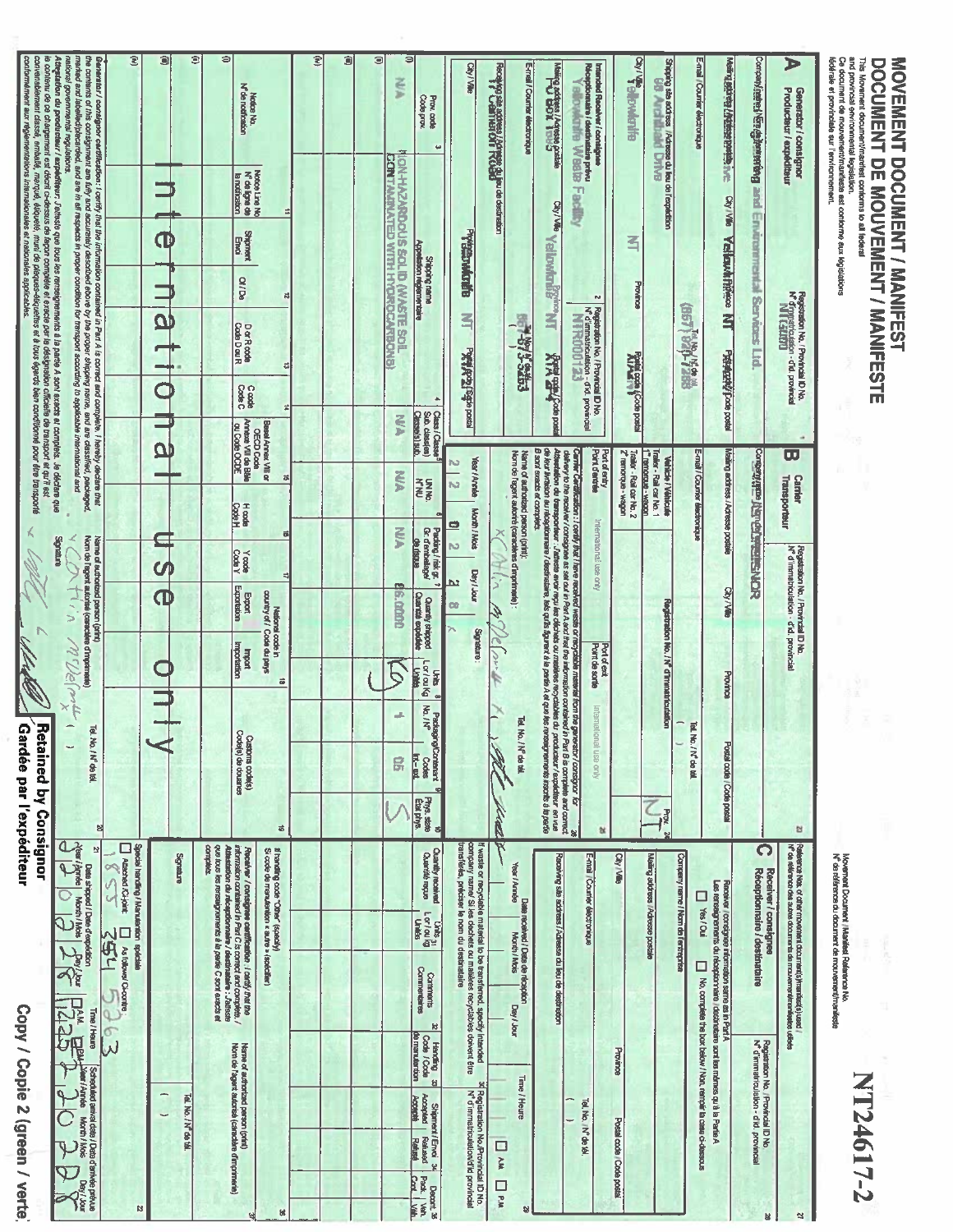| Generator / consignor cardification : toritly that the information contained in Parl A is corned and complete. I hereby declare that<br>the contents of this consignment are fully and accurately described alover by the proper<br>marked and lebelied/pleusreled, and are in all respects in proper condition for transport excording, to applicabe international and<br>national governmental regulations. | 宝<br>$\bullet$<br>$\circledcirc$<br>stins<br>æ<br>CD<br><b>Hinks</b><br><b>DRIVE</b><br>σ<br>e<br><b>Tebest</b><br>$\overline{\omega}$ | $\circ$<br>Notice No.<br>N <sup>o</sup> de notification<br>Notice Line No<br>N <sup>2</sup> de ligne de<br>la notification<br>⋣<br><b>Shipment</b><br>Ernoi<br><b>Of / De</b><br>总<br>Dor Rade<br>Code Dou R<br>뎨<br>Code<br>Code C<br>OECD Code<br>Arnaxe VIII de Balle<br>ou Code OCDE<br>Basel Annex VIII or<br>뎨                                                                                                                                       | Ξ<br>I<br>э | ⊜<br>言い<br>Prox.code<br>Code prox.<br>CH-HAZ-REDOUS SOLID (RIASTER<br>医下肢<br><b>TRY HERING LEEP WHY</b><br>Shipping remen<br>Appellation régionnementaire<br>g<br>Sub dass(es)<br>Clessels fact<br>1974                                                                                                                                                                                                                                                                                                                                                                                       | CON/VILLE<br>$\omega$<br>Province<br><b>Gillappy</b><br>当<br>Postal code / Code postal<br>$\lambda$<br>Class / Classe<br>Year / Année                                                                                                                                                                                               | Receiving site address / Adresse du lieu de destration<br>E-mail / Counter dischanique<br>15749199<br>导<br><b>Fel. No.</b> / N° de tél.<br>ă | Mailing address / Adresse postale<br><b>STRANDING</b><br>Wedge<br>下 60000<br>CON/VIII)<br><b>Yellowhan</b><br>Province<br>雪<br><b>AHARRISES</b><br>Postal code / Code posta<br><b>Mr.Card</b>                                                                                                                        | Interded Receiver / consigner<br>Réceptionnaire / destinataire prévu<br>$\sim$<br>Registration No. / Provincial ID No.<br>N° d'immatriculation - d'id. provincial<br>Port of entry<br>Port d'entrée | City / Ville<br>ă<br><b>Superintendent</b><br><b>And altrakt Dytve</b><br>족<br>Province<br>Postal code / Code postal | Shipping site address / Adresse du lieu de l'expedition<br>E-mail / Counter dischonique<br>GEN RAILWARE<br>Tel. No. / N° de tél.          | Mailing address / Adresse postale<br>City / Ville<br><b><i>Vellmal Promos</i></b><br>雪<br>Postal code (Code postal                       | Company part of the property of<br><b>AIR University Renamed Section</b>                                                                                                       | P<br><b>Generator / consignor<br/>Producteur / expéditeur</b><br>Registration No. / Provincial ID No.<br>N <sup>o</sup> d'immatriculation - d'Armover<br>d'immatriculation - d'id. provincia<br><b>CARTELLAN</b><br>ω | and provincial environmental legislation.<br>lédérale et provinciale sur l'environnement<br>Ce document de mouvement/maniteste est conforme aux législations<br>This Movement document/manifest conforms to all federal<br>DOCUMENT DE MOUVEMENT / MANIFESTE<br>ing law |
|---------------------------------------------------------------------------------------------------------------------------------------------------------------------------------------------------------------------------------------------------------------------------------------------------------------------------------------------------------------------------------------------------------------|----------------------------------------------------------------------------------------------------------------------------------------|------------------------------------------------------------------------------------------------------------------------------------------------------------------------------------------------------------------------------------------------------------------------------------------------------------------------------------------------------------------------------------------------------------------------------------------------------------|-------------|-----------------------------------------------------------------------------------------------------------------------------------------------------------------------------------------------------------------------------------------------------------------------------------------------------------------------------------------------------------------------------------------------------------------------------------------------------------------------------------------------------------------------------------------------------------------------------------------------|-------------------------------------------------------------------------------------------------------------------------------------------------------------------------------------------------------------------------------------------------------------------------------------------------------------------------------------|----------------------------------------------------------------------------------------------------------------------------------------------|----------------------------------------------------------------------------------------------------------------------------------------------------------------------------------------------------------------------------------------------------------------------------------------------------------------------|-----------------------------------------------------------------------------------------------------------------------------------------------------------------------------------------------------|----------------------------------------------------------------------------------------------------------------------|-------------------------------------------------------------------------------------------------------------------------------------------|------------------------------------------------------------------------------------------------------------------------------------------|--------------------------------------------------------------------------------------------------------------------------------------------------------------------------------|-----------------------------------------------------------------------------------------------------------------------------------------------------------------------------------------------------------------------|-------------------------------------------------------------------------------------------------------------------------------------------------------------------------------------------------------------------------------------------------------------------------|
| kaged.<br>Signative<br>Name of authorized person (print)<br>Nom de Fagent autorisé (caractère d'imprimerie)<br><b>Tel. No. N° de tél.</b><br>ы                                                                                                                                                                                                                                                                | CN,<br>Œ                                                                                                                               | Hoods<br>Code H<br>하<br>Y ebod<br>ebod<br>Export<br>Exportation<br>National code in<br>country of / Code du j<br>Code du pays<br><b>Importation</b><br>$\vec{a}$<br>Custams code(s)<br>Code(s) de douanes<br>ö                                                                                                                                                                                                                                             |             | AUA<br><b>RAN</b><br>可图<br>Packing / risk gr.<br>Gr. d'embalage/<br><b>S.ODDR</b><br>Quantly shipped<br>Ouertôle expédiée<br>Loc/cu Kg<br>pricu Kg<br>Units<br>Padiagna/Contenent<br>$\frac{1}{2} \sum_{i=1}^{n} \frac{1}{2} \sum_{i=1}^{n} \frac{1}{2} \sum_{i=1}^{n} \frac{1}{2} \sum_{i=1}^{n} \frac{1}{2} \sum_{i=1}^{n} \frac{1}{2} \sum_{i=1}^{n} \frac{1}{2} \sum_{i=1}^{n} \frac{1}{2} \sum_{i=1}^{n} \frac{1}{2} \sum_{i=1}^{n} \frac{1}{2} \sum_{i=1}^{n} \frac{1}{2} \sum_{i=1}^{n} \frac{1}{2} \sum_{i=1}^{n} \frac{1}{2} \sum_{i=1}^{n$<br>河南<br>G,<br>Phys. state<br>Etal phys. | Month / Mois<br>Day / Jour<br>europuting                                                                                                                                                                                                                                                                                            | Name of authorizad parson (print).<br>Nom de Fagent autoriré (caractères d'imprimente)<br><b>Tel. No. / N° de léi</b>                        | B sont exacts et complets.<br>Carrier Cardination : Lerity Ind II inverse in the limits of real the United Stranger Company Lockspor 10, 23<br>Administration du transporteur : Jolison eroir recuber du marier au marier au constant company and company and<br>A<br>kan 7 cardly that The<br><b>CORD DOG GROUP</b> | International use only<br><b>Point de sortie</b><br>Port of ent<br>International use only<br>R.                                                                                                     | Trailer - Reil car No. 2<br>uodew - enbroueu<br>Traider - Rail car No. 1<br>1 <sup>6</sup> senorgue - wagon          | E-mail / Cour er électronique<br><b>Vehicle / Véhicule</b><br>Registration No. / N' d'Immatri<br>iculation<br>Tel. No. / N° de 16<br>Prox | Mailing address / Adresse postale<br>City / Ville<br>Province<br>Postal code / Code postal                                               | Company neme / Nom de l'eritage est (1999)                                                                                                                                     | <b>Carrier</b><br>Transporteur<br>Registration No. / Provincial ID No.<br>N <sup>o</sup> d'immatriculation - d'id, provincial<br>Ø                                                                                    |                                                                                                                                                                                                                                                                         |
| <b>Year</b><br>$\overline{a}$<br>Deze stapped / Date d'expédition<br>/ Année Month / Mots   Day / Jour<br>As follows/ Ci-contre<br>$D^{AM}$<br>Time / Heure<br>$\overline{\mathbf{q}}$<br>Scheduled amval date / Date d'antvée prévue<br>Year / Année Month / Mois<br>Day / your                                                                                                                              | Spocial transflice / Manutanticon spéciale<br>  Attached ACHoint:           As follow<br>enreudes<br>Tel. No. / N <sup>c</sup> de tél. | que tous les paraies<br>complets.<br>ļ<br>Receiver / consigner certification : i certify that the<br>information contained in Part C is corned and complete. /<br>lf handling code "Other" (specify)<br>Si code de manutention « autre » (spécifier)<br>badion du rileappionnaire / desdinataire : J'atteste<br>2us les noméganiments à la partie C sont exacts et<br>Name of authorized person (print)<br>Nom de Fagent autorisé (caractère d'imprimente) |             | <b>Cuantité reçue</b><br>Units 31<br>Larioukg<br>  Unités<br><b>Commentaires</b><br><b>No</b><br>Connnents<br><b>Code / Code</b><br>Code / Code<br><b>Brinnandon</b><br>Shipment/Envoi »<br>Accepted Refused<br>Accepte Refused<br>Decont <sup>36</sup><br>Pack. Veh.                                                                                                                                                                                                                                                                                                                         | li waste or myyllulive maseutei to be transferred, specify intencied<br>company ramed Si ies dechets ou matelered, specify intencied<br>"umsféries, préciseur le ryon du depintatione<br><b>Quantity received</b><br>ß<br>8<br><sup>14</sup> Registration No. Provincial ID No.<br>N <sup>2</sup> d'immatriculation/d'ld provincial | Year / Année<br>Date received / Date de réception<br>be<br>rior / Aed<br>Time / Heure<br>I Auk<br>Ë                                          | Receiving site address / Adresse du lieu de destination<br>Tel. No. / N° de tél.                                                                                                                                                                                                                                     | City / Ville<br>E-mail / Counter électronique<br>Province<br>Postal code / Code postal                                                                                                              | Meining address / Adresse postale                                                                                    | Company name / Non de fentreprise<br><b>Like</b> / ou<br>Alo, complete the bax below / Non, remplir ta case ol-dessous                    | Les rensegnements du réceptionnaire / destinatione sont les mêmes qu'à la Partie A<br>Recoiver / consignee information same as in Part A | $\Omega$<br>Receiver / consignee<br>Réceptionnaire / destinataire<br>Registration No. / Provincial ID No.<br>Nº d'immatementation - d'id. provincial<br>21 L<br>$\overline{ }$ | Reference Nos. of other movement documentighmenties(s) used /<br>Nº do ellinence des autres documents de mouvement insel en la                                                                                        | Movement Document / Manitest Reference No.<br>N <sup>2</sup> de référence du document de mouvement/manifeste<br>NT24617-2                                                                                                                                               |